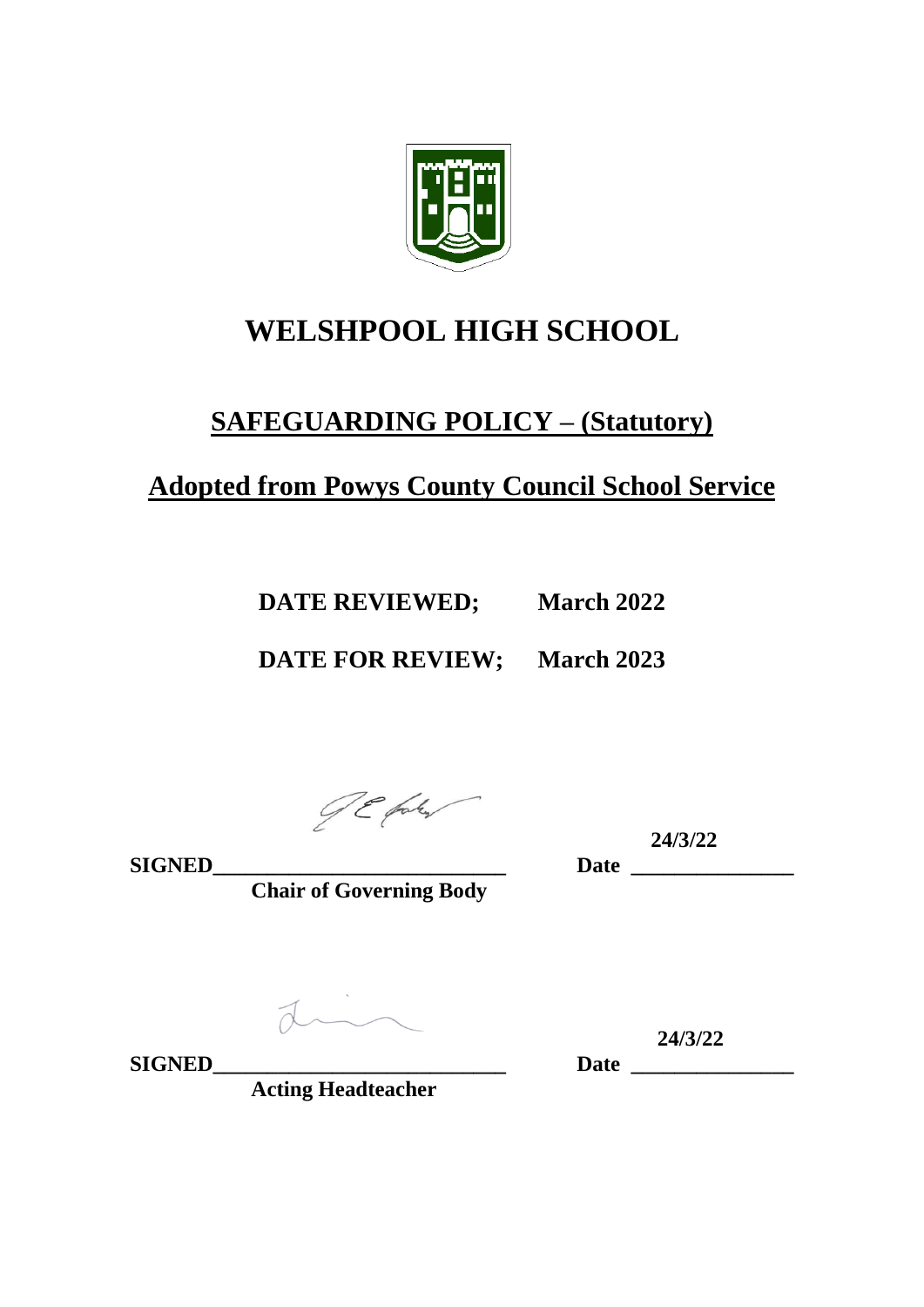

#### **1. Introduction**

X₩

The school fully recognises the contribution it makes to safeguarding.

There are three main elements to our policy:

 $\mathbf{a}$ 

- Prevention through the culture, teaching and pastoral support offered to learners;
- Procedures for identifying and reporting cases, or suspected cases of abuse. Because of our day to day contact with children/young people, our staff are well placed to observe the outward signs of abuse; and
- Support to those learners who may have been abused.

This policy applies to all staff and volunteers working in the school and its governors. It is recognised by this school that all staff that come into contact with children/young people can often be the first point of disclosure for a child/young person. This first point of contact is an important part of the safeguarding process, and it is essential that all staff are aware of and implement the school's procedures as noted in this policy.

#### **2. Prevention**

This school recognises that high self-esteem, confidence, supportive friends and good lines of communication with a trusted adult helps to safeguard children at our school. The school will therefore:

- Establish and maintain an ethos where children/young people feel secure, are encouraged to talk and will be listened to;
- Ensure that children/young people know that all adults in this school can be approached if they are worried or in difficulty;
- Include in the curriculum, activities and opportunities for relationships and sexuality education and personal and social education which equip children/young people with the skills they need to stay safe from abuse and to know to whom to turn for help;
- Include in the curriculum material that will help children/young people develop realistic attitudes to the responsibilities of adult life, particularly with regard to childcare and parenting skills;
- Build relationships with other agencies and ensure early and appropriate referrals for support and intervention are made before risks escalate; and
- Take a whole-school approach to well-being which will incorporate safeguarding and preventative measures to support children and families.

#### **3. Procedures**

At this school we will follow the Wales Safeguarding Procedures (2019) and other guidance and protocols that have been endorsed and agreed by the Mid and West Wales Safeguarding Board.

The school will: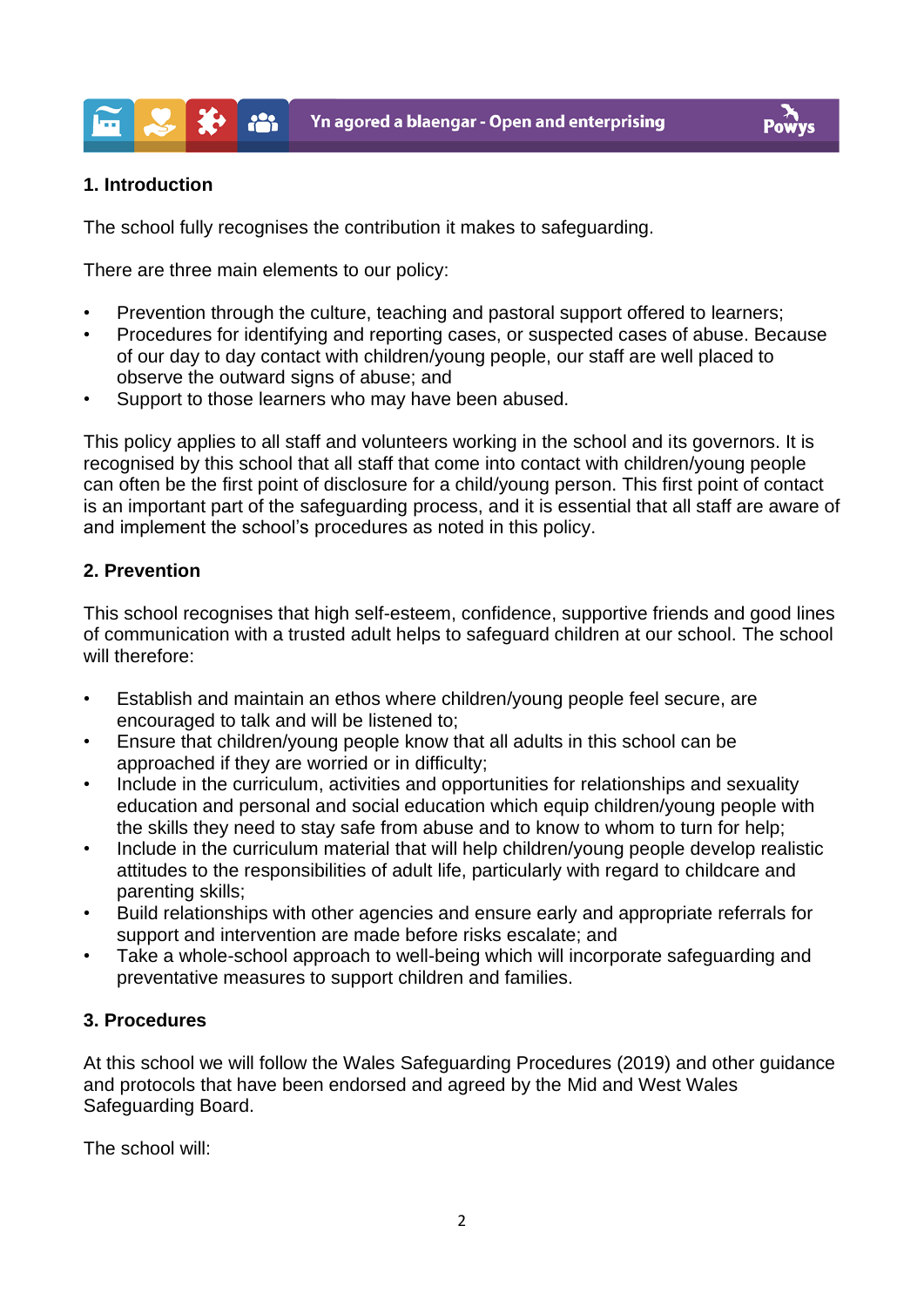- A. Ensure it has a Designated Senior Person (DSP) and Deputy Designated Senior Person (Deputy DSP) for Child Protection, who have undertaken the appropriate training.
- B. Recognise the role of the DSP and arrange support and training. The school will look to the Mid and West Wales Safeguarding Board and the Council's Designated Lead Officer for Safeguarding in Education for guidance and support in assisting the school's DSP.
- C. Ensure that all members of staff, including permanent, part time and adult volunteers, along with every governor knows:
	- the name, contact details and role of the DSP, the Deputy DSP and designated governor responsible for safeguarding;
	- that it is the lead person and/or their deputy who have the responsibility for making safeguarding reports within Mid and West Wales Safeguarding Board timescales, by completing the agreed multi-agency report form;
	- that they have an individual responsibility for reporting children at risk and protection concerns using the proper channels and within the timescales agreed with the Safeguarding Board;
	- how to take forward those concerns when the DSP is unavailable;
	- that the DSP and Deputy DSP will seek advice from Powys Front Door Team and/or the Designated Lead Officer for Safeguarding in Education if necessary when a referral is being considered; if in doubt a referral must be sent.
- D. Ensure that all members of staff are aware of the need to be alert to signs of abuse and neglect and know how to respond to a learner who may disclose abuse or neglect.
- E. Ensure that members of staff who are EWC registrants are aware of the *Code of Professional Conduct and Practice for registrants with the Education Workforce Council*  and the expectation within the Code that the registrant has regard to the safety and well-being of learners in their care and related content.
- F. Ensure that all members of staff attend appropriate training and updates as arranged by the school.
- G. Ensure that parents/carers have a clear understanding of the responsibility placed on the school and its staff for safeguarding and child protection by setting out the obligations in the school prospectus and other forms of communication. In particular, there is a clear obligation that 'the welfare of the child is paramount' and in some circumstances this may mean that the parents are not initially informed of a referral made by the school. This circumstance is in line with Wales Safeguarding Procedures guidance.
- H. Provide training for all staff so that they:
	- understand their personal responsibility;
	- know the agreed local procedures (Mid and West Wales Safeguarding Board and Powys local procedures) and their duty to respond;
	- are aware of the need to be vigilant in identifying suspected cases of abuse and neglect;
	- know how to support a child who discloses abuse or neglect; and
	- understand the role online behaviours may have in each of the above.
- I. Notify Children's Services if:
	- a learner on the child protection register is excluded either for a fixed term or permanently; or
	- there is an unexplained absence of a pupil on the child protection register of more than two days' duration from school (or one day following a weekend).
- J. Work to develop effective links with relevant agencies and co-operate as required with their enquiries regarding child protection matters including attendance at initial and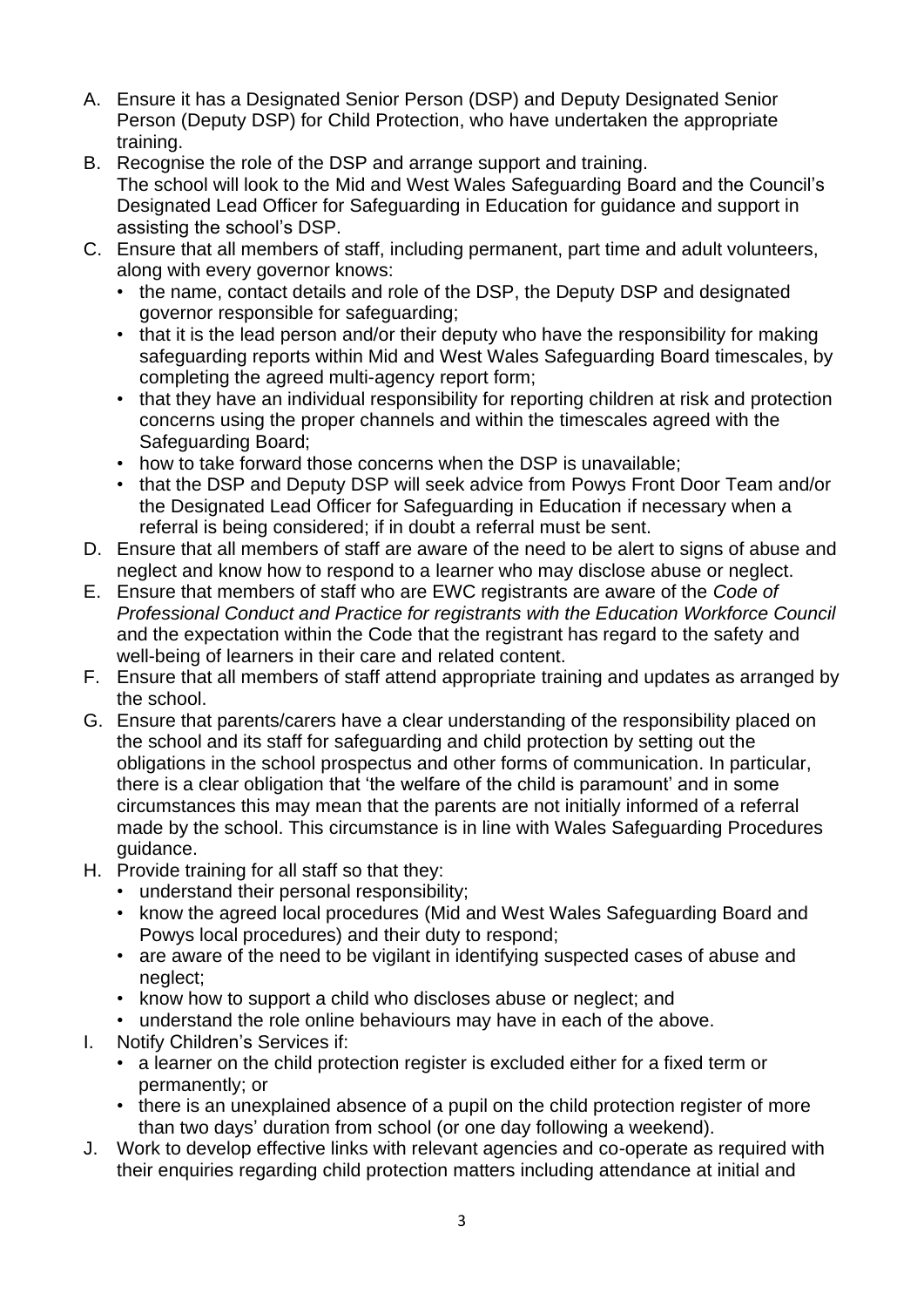review child protection conferences and core groups; and support these with the submission of written reports.

- K. Keep written records of concerns about children (noting date, event and action taken), even where there is no need to refer the matter to agencies immediately.
- L. Ensure that all records and files are kept secure and in locked locations (whether physical or electronic). The Designated Senior Person is responsible for the security, compilation and storage of all records and should be able to access and produce them in times of need. It is the responsibility of the Designated Senior Person to ensure that any transfer of records is conducted via the Authority's agreed protocol and procedures for the transfer of sensitive information.
- M. Adhere to the procedures set out in Welsh Government Guidance Circular 002/2020 '*Disciplinary and Dismissal Procedures for School Staff: Revised guidance for governing bodies'*.
- N Ensure that all recruitment and selection procedures are made in accordance with Welsh Government guidance *'Keeping Learners Safe'* and local guidance. The school will seek advice and guidance from the Authority's Recruitment Team on recruitment and selection [\(recruitment@powys.gov.uk\)](mailto:recruitment@powys.gov.uk).
- O. Designate a governor for safeguarding who will oversee the school's safeguarding policy and practice. This governor will feed back to the governing body on safeguarding matters as and when required, and will be required to write an annual report – based on the annual audit - for the governing body on the school's safeguarding activities.
- P. Ensure that the Designated Senior Person and nominated governor complete an annual safeguarding audit which will be reported back to the Local Authority via the Designated Lead Officer for Safeguarding in Education.

## **4. Supporting the pupil at Risk**

At this school we recognise that children who are at risk, suffer abuse or experience or witness violence may be deeply affected by this.

This school may be the only stable, secure and predictable element in the lives of children at risk. Nevertheless when at school, their behaviour may be challenging and defiant or they may be withdrawn. At this school we will endeavour to be patient and supportive to the children at risk.

The school will endeavour to support the pupil through:

- The content of the curriculum to encourage self-esteem and self-motivation (see section 2 of this policy on Prevention);
- The school ethos which:
	- promotes a positive, supportive and secure environment; and
	- gives pupils a sense of being valued (see section 2 on Prevention);
- The school's behaviour policy which is aimed at supporting vulnerable pupils in the school. All staff will agree a consistent approach which focuses on the behaviour outcome of the child but does not damage the pupil's sense of self-worth. The school will endeavour to ensure that the pupil knows that some behaviour is unacceptable (shared with parents/carers via school brochures and other points of communication), but that each individual is valued and not to be blamed for any abuse which has occurred. Staff should read the school's behaviour policy in conjunction with this and other named policies noted in this policy.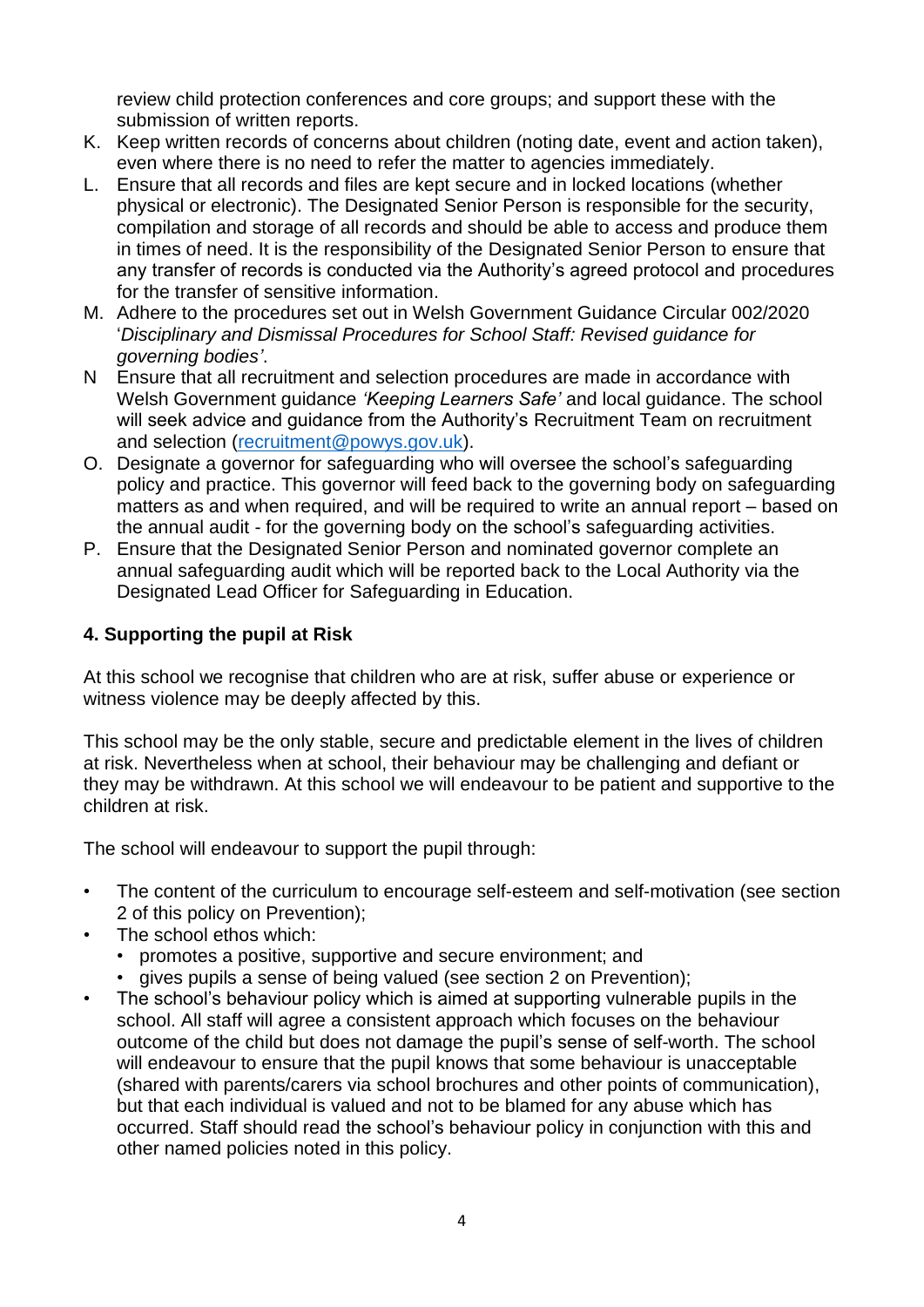- Liaison with other agencies who support the child/young person such as Children's Services, Child and Adolescent Mental Health services, the Educational Psychology Service, Education Welfare Service and advocacy services; and
- Keeping records and notifying Children's Services as soon as there is a recurrence of a concern with the individual.

When a pupil on the child protection register leaves the school, we will transfer the sensitive information to the new school immediately (using the procedure outlined in **Appendix D Safeguarding File – Transfer of Records**). The DSP will be central to this process and, if not already done, will inform Children's Services of the move.

#### **5. Behaviour**

This school has a behaviour policy which clearly states our values and expectations. This is a separate policy which is reviewed on a regular basis by the governing body and can be located on the school website and in the staff 'V' drive (Policies folder).

#### **6. Anti-bullying**

The school's policy on anti-bullying has been set out in the anti-bullying policy. This policy is reviewed annually by governors and can be located on the school website and in the staff 'V' drive (Policies folder).

#### **7. Physical Intervention**

The school's policy on physical intervention has been set out in the pupil discipline policy. It is reviewed annually by the governing body and is consistent with the Welsh Government guidance on *Safe and Effective Intervention – use of reasonable force and searching for weapons 097/2013*. This policy/information can be located on the school website and in the staff 'V' drive (Policies folder).

## **8. e-Safety**

The school's policy on e-Safety has been set out in the e-safety policy. This policy/information can be located on the school website and in the staff 'V' drive (Policies folder).

## **9. Children with Additional Learning Needs (ALN)**

This school recognises that statistically children and young people with additional learning needs are most at risk of abuse. School staff who work with children with an additional learning needs, such as profound and multiple disabilities, sensory impairment and/or emotional and behavioural problems need to be particularly sensitive to signs of abuse. The school's policy on ALN has been set out in the additional needs policy and this policy/information can be located on the school website and in the staff 'V' drive (Policies folder).

#### **10. Children who enter the care system**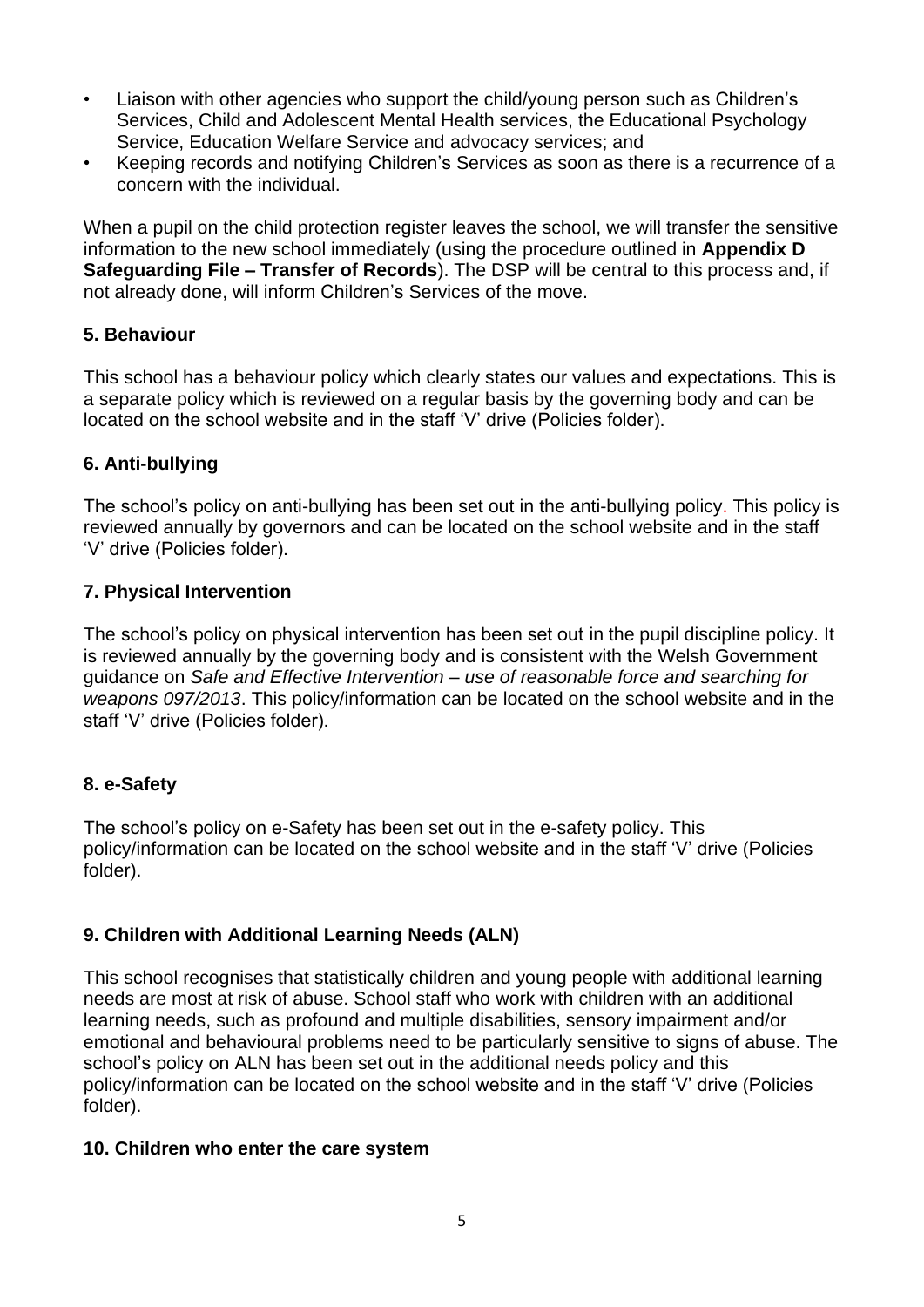This school recognises that children who enter the care system (commonly referred to as Children Looked After) are often the most vulnerable and needy. Advice and guidance can be sought from the Local Authority's Education Manager for Children Looked After.

## **11. Community Cohesion – Preventing Extremism**

This school is committed to providing a safe environment for all of our children/young people, staff and any visitors. There is no place for extremist views of any kind in our school. Our policy for community cohesion is attached as **Appendix E: Community Cohesion – Preventing Extremism.**

## **12. Transfer of records**

Where children are transferred to or from this school, we will ensure appropriate record keeping of the transfer of child protection records through the use of the Safeguarding File – Transfer of Records Pro forma (see **Appendix D**).

## **13. Training**

The school will be cognisant of national and local training requirements and guidance, which will include Mid and West Wales Safeguarding Board guidance, advice and training opportunities.

The school will ensure that the Designated Senior Person and Deputy Designated Senior Person will have received initial training when starting their role and continued professional updates as required. Specific updates as suggested by national and local requirements will be central to the Designated Senior Person's development. The Deputy will be initially supported by the Designated Senior Person and consideration for joint opportunities for training with the Designated Senior Person will be considered.

All staff will be regularly updated during the year, as appropriate, by the Designated Senior Person, but will receive specific awareness raising training within a 3-year period. It will be a recommendation that the governing body will also receive awareness raising training and the nominated governor will be offered opportunities for more specific training.

## **14. Guidance for Staff**

## **What to do if a child/young person tells you they have been abused by a member of staff (including volunteers)**

Where the allegation is against a member of staff you should refer to the Authority's guidance which takes into account the Welsh Government's guidance circular *002/2013 Disciplinary and Dismissal Procedures for School Staff* and Welsh Government guidance circular 009/2014 *Safeguarding Children in Education: Handling allegations of abuse against teachers and other staff*. (A summary of procedures is included in the **Appendix C: Professional Allegations/Concerns).**

If an allegation of abuse is made against a member of staff this must be reported to the Headteacher. If the concern is about the Headteacher this must be reported to the Chair of Governors. If in doubt you should contact the Designated Lead Officer for Safeguarding in Education or the Powys Front Door Team for guidance and advice.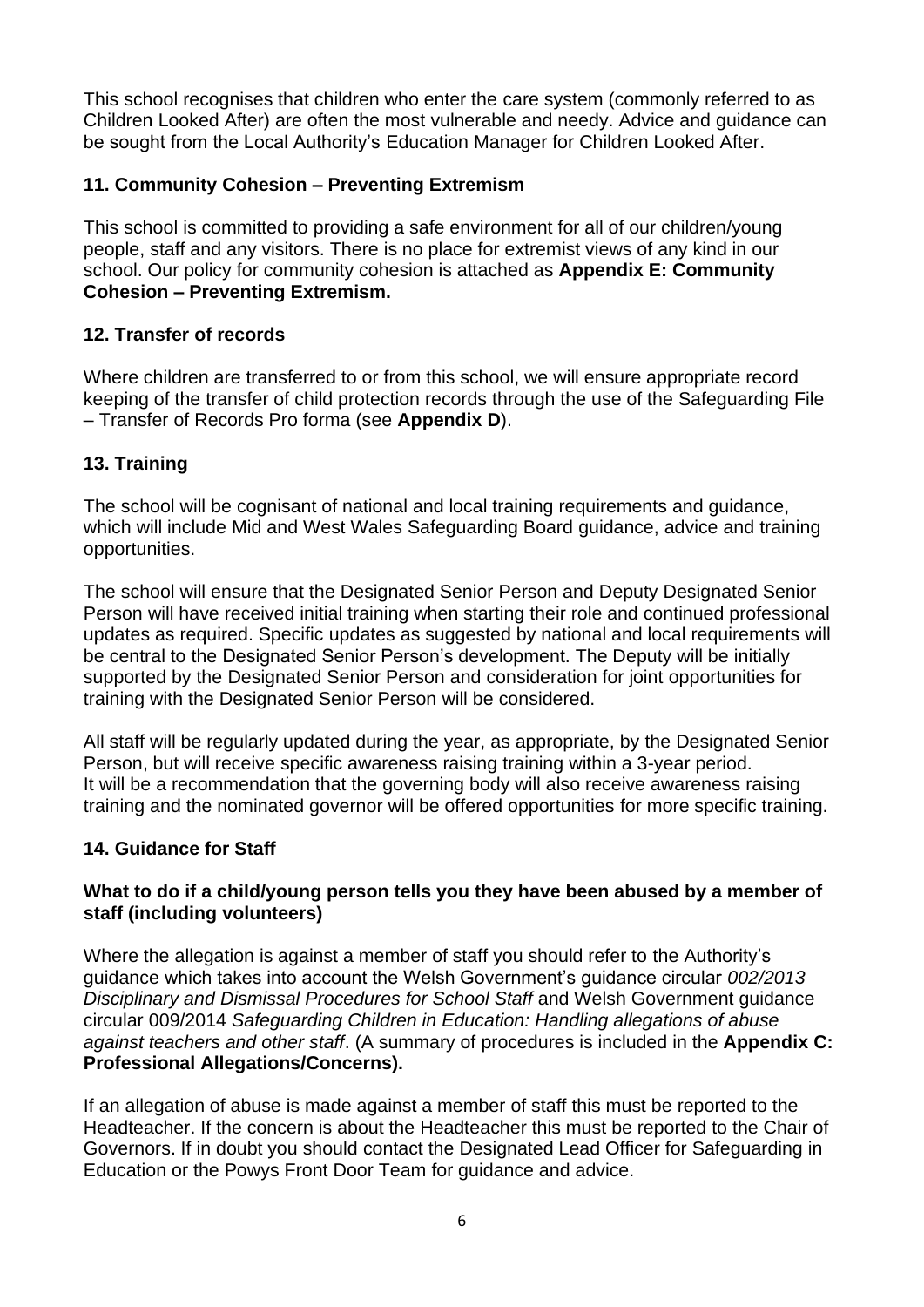If there is an allegation against a Local Authority Officer then this must be communicated to the Designated Safeguarding Lead for Education.

If the concern is about the Designated Safeguarding Lead for Education then the Head of Education should be contacted. If there is a concern about the Head of Education, then this should be referred to the Chief Executive.

#### **What to do if a child tells you they have been abused by someone other than a member of staff**

A child may confide in any member of staff and may not always go to a member of the teaching staff. Staff to whom an allegation is made should remember:

- Yours is a listening role, do not interrupt the child when they are freely recalling events. Limit any questions to clarifying your understanding of what the child is saying. Any questions should be framed in an open manner so as not to lead the child;
- You must report orally to the school's Designated Senior Person for Child Protection immediately (or in their absence, their Deputy), to inform them of what has been disclosed. In the unlikelihood of both being absent seek out the most senior person in the school;
- Make a note of the discussion, as soon as is reasonably practical (but within 24 hours) to pass on to the school's Designated Senior Person. The note, which should be clear in its use of terminology, must record the time, date, place, and people who were present and should record the child's answers/responses in exactly the way they were said as far as possible. This note will in most cases be the only written record of what has been disclosed, and as it is the initial contact, an important one in the child protection process. Remember, your note of the discussion may be used in any subsequent formal investigation and/or court proceedings. It is advised that you retain a copy in a safe place;
- Do not give undertakings of absolute confidentiality (see note following this section for more details). You will need to express this in age related ways to the child as soon as appropriately possible during the disclosure. This may result in the child 'clamming up' and not completing the disclosure, but you will still be required to share the fact that they have a shared a concern with you to the Designated Senior Person. Often what is initially shared is the tip of an iceberg;
- That a child may be waiting for a case to go to criminal court, may have to give evidence or may be awaiting care proceedings;
- Your responsibility in terms of referring concerns ends at this point, but you may have a future role in terms of supporting or monitoring the child, contributing to an assessment or implementing child protection plans. You can ask the DSP for an update but they are restricted by procedures and confidentiality and may be limited in their response. The level of feedback will be on a need to know basis, but whatever is shared is strictly confidential and not for general consumption with others.

## **Confidentiality**

The school and staff are fully aware of confidentiality issues if a child divulges that they are or have been abused. A child may only feel confident to confide in a member of staff if they feel that the information will not be divulged to anyone else. However, education staff (that is all staff at this school) have a professional responsibility to share relevant information about the protection of children with the designated statutory agencies when a child is experiencing child welfare concerns.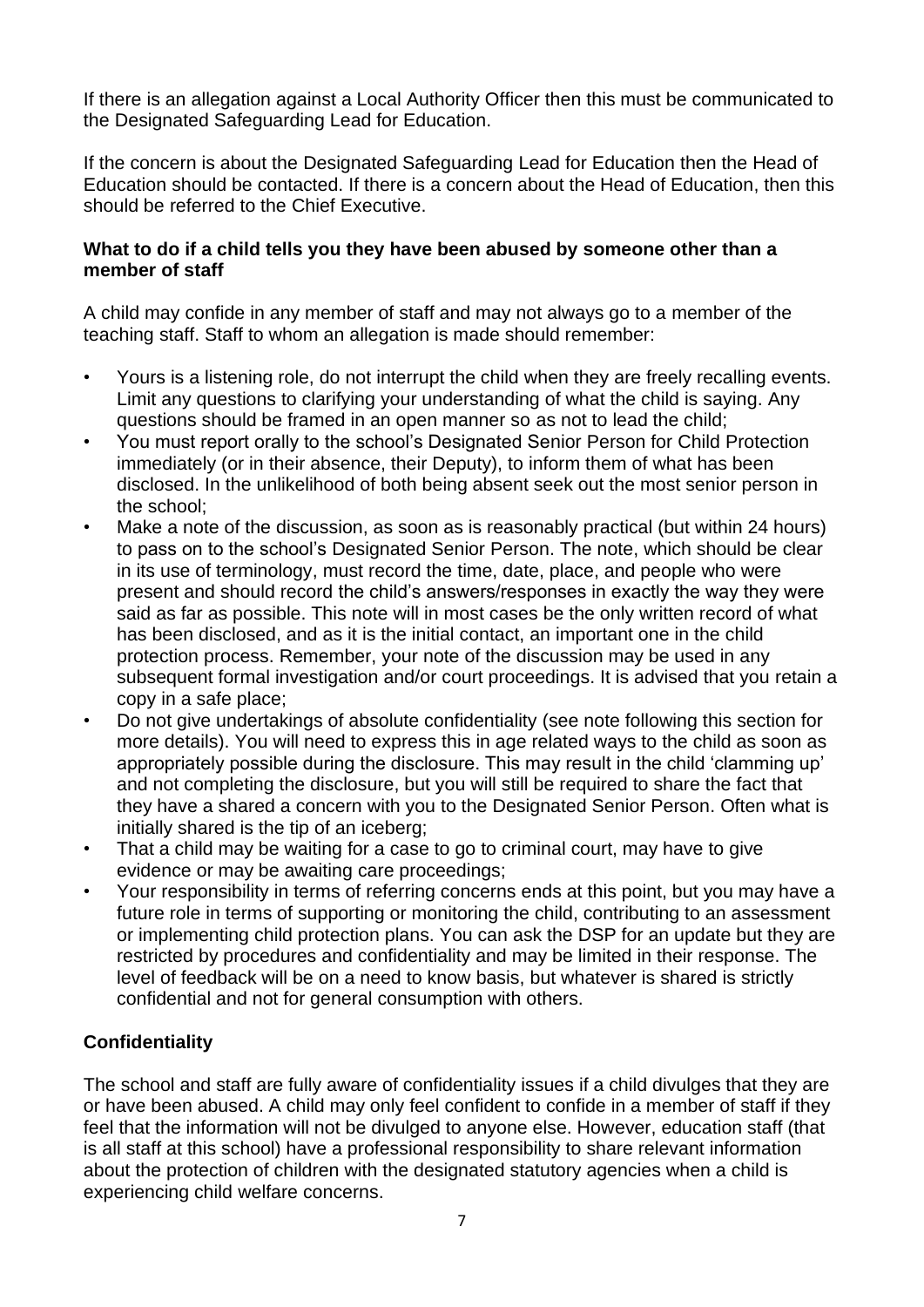It is important that each member of staff deals with this sensitively and explains to the child that they must inform the appropriate people who can help the child, but they will only tell those who need to know in order to be able to help. Staff should reassure the child and tell them that their situation will not be common knowledge within the school. Be aware that it may well have taken significant courage on the part of the child to disclose the information and they may also be experiencing conflicting emotions, involving feelings of guilt, embarrassment, disloyalty (if the abuser is someone close) and hurt.

Remember the pastoral responsibility of Education. Ensure that only those with a professional involvement i.e. the DSP and Headteacher, have access to safeguarding records. At all other times, they should be kept securely locked and separate from the child's main file or Additional Learning Needs file.

## **Key contacts**

The Designated Senior Person for Child Protection at this school is:

## **Joshua Kinsey (Acting Head Teacher)**

The Deputy Designated Senior Person for Child Protection at this school is:

## **Joanne Baines (ALNCO)**

The Designated Governor for Child Protection at this school is:

#### **Suzi Harkness**

The Council's Designated Lead Officer for Safeguarding in Education is:

## **Michael Gedrim**

who can be contacted at: Telephone – 01597 826431 E-mail – [michael.gedrim@powys.gov.uk](mailto:michael.gedrim@powys.gov.uk)

## **Children's Services can be contacted via Powys Front Door Team:**

Telephone – 01597 827666 Out of hours – 0845 054 4847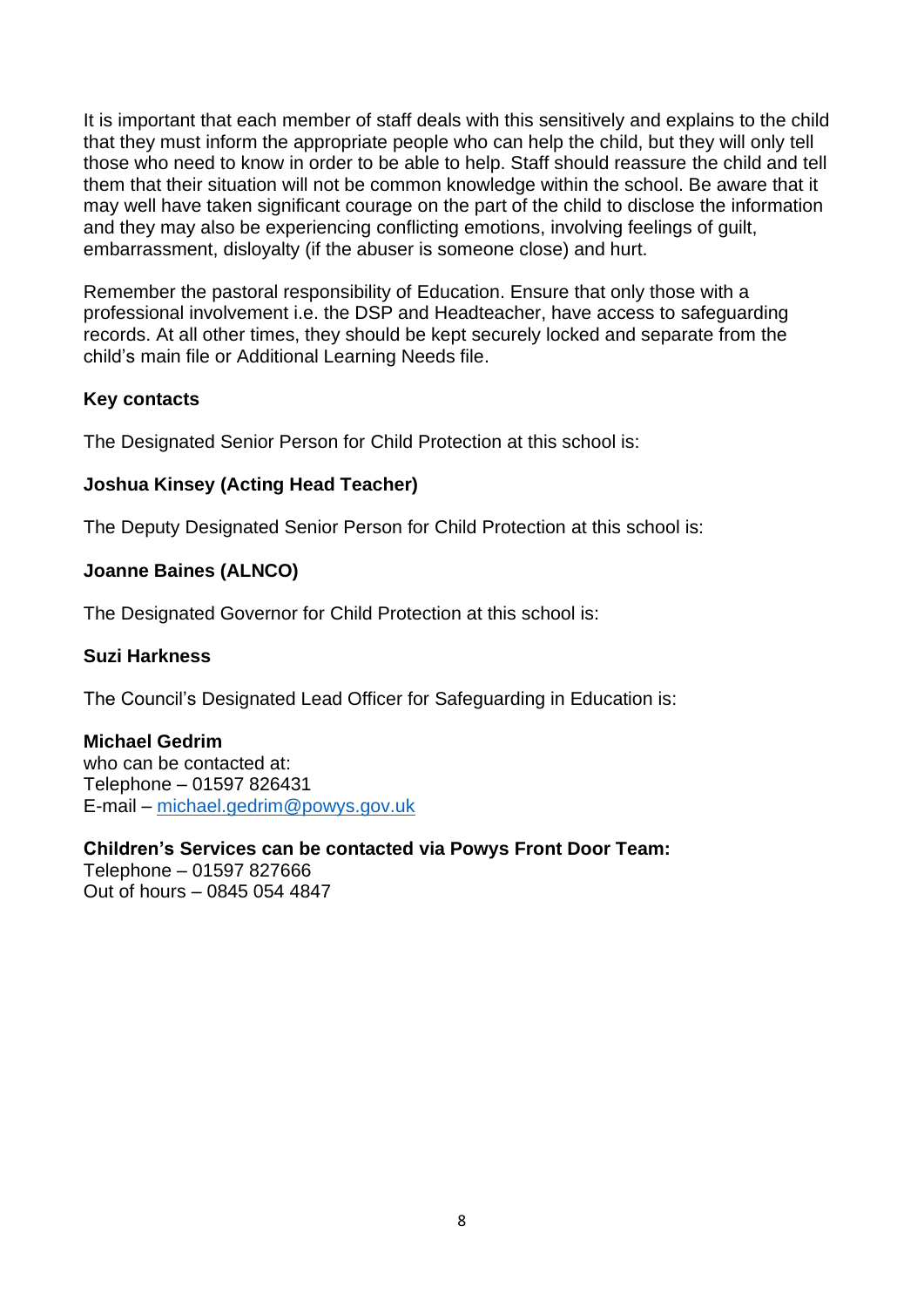#### **Associated Policies, Guidance and Advice**

- [www.wales.gov.uk/educationandskills](http://www.wales.gov.uk/educationandskills)
- Wales Safeguarding Procedures November 2019
- Keeping Learners Safe: The role of local authorities, governing bodies and proprietors of independent schools under the Education Act 2002 WG Circular 265/2020
- Educational Records, School Reports and the Common Transfer System the keeping, disposal, disclosure and transfer of pupil information – WG Circular 18/2006
- Safeguarding Children: Working Together Under the Children Act 2004 WG Circular 12/2007
- Teaching Drama: Guidance on Safeguarding Children and Child protection for managers and drama teachers – WG Circular 23/2006
- Procedures for Whistleblowing in Schools and Model Policy WG Circular 36/2007
- Reporting Cases of Misconduct or Professional Incompetence in the Education Service – WG Circular 018/2009
- Disciplinary and dismissal procedures for school staff WG Circular 002/2020
- Safeguarding in Education: handling allegations of abuse against teachers and other staff – WG Circular 009/2014
- Information and Guidance on Domestic Abuse: Safeguarding Children and Young People – March 2010
- Children Missing from Education WG Circular 002/2017
- Safe and effective intervention use of reasonable force and searching for weapons WG Guidance 097/2013
- [Care Inspectorate Wales -](https://careinspectorate.wales/regulations-and-national-minimum-standards-day-care-and-play) Regulations for Day Care

Other documents

- Sexual Offences (Amendment) Act 2000: Chapter 44 Sections 1-7, Her Majesty's Stationery Office and Queen's Printer of Acts of Parliament.
- Safeguarding Children and Safer Recruitment in Education (Came into force 1st January 2007 in England)
- Every Child Matters: Change for Children
- The Children Act 2004
- The Education Act 2002
- The Education Act 2011
- The Human Rights Act 1998
- General Data Protection Regulations 2018
- The Children Act 1989
- Social Services and Well-being (Wales) Act 2014

Hyperlinks to websites that have important links to Safeguarding, and in particular Child **Protection** 

(This is not an exhaustive list)

- [www.wales.gov.uk](http://www.wales.gov.uk/)
- [www.homeoffice.gov.uk](http://www.homeoffice.gov.uk/) (use this for Disclosure and Barring Service)
- [www.ewc.wales](http://www.ewc.wales/)
- [www.ico.gov.uk](http://www.ico.gov.uk/)
- [www.thinkuknow.co.uk](http://www.thinkuknow.co.uk/)
- [www.everychildmatters.co.uk](http://www.everychildmatters.co.uk/)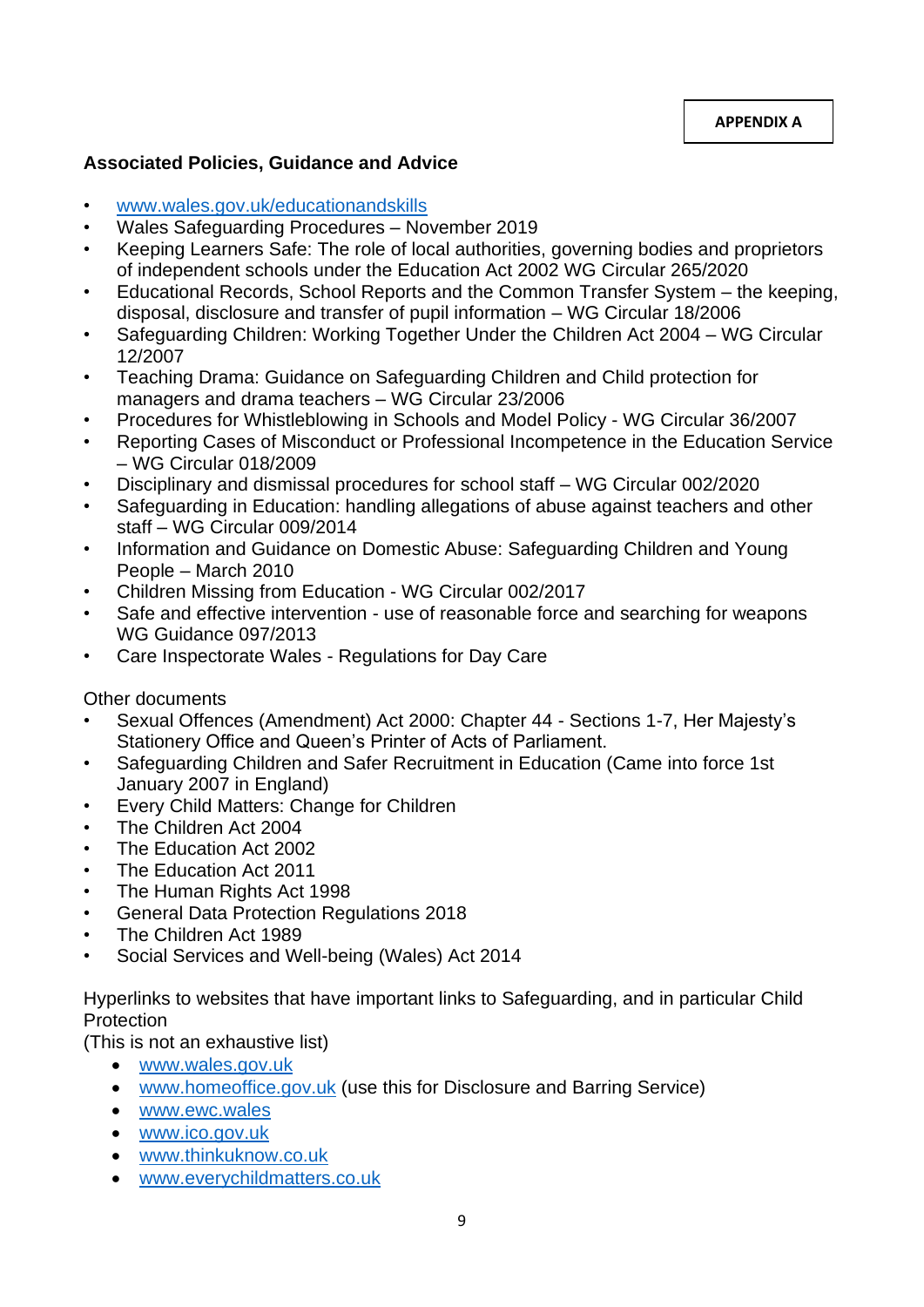- [www.wales.gov.uk/domesticabuse](http://www.wales.gov.uk/domesticabuse)
- [https://www.gov.uk/government/uploads/system/uploads/attachment\\_data/file/44597](https://www.gov.uk/government/uploads/system/uploads/attachment_data/file/445977/3799_Revised_PREVENT_Duty_Guidance__England_Wales_V2-Interactive.pdf) [7/3799\\_Revised\\_PREVENT\\_Duty\\_Guidance\\_\\_England\\_Wales\\_V2-Interactive.pdf](https://www.gov.uk/government/uploads/system/uploads/attachment_data/file/445977/3799_Revised_PREVENT_Duty_Guidance__England_Wales_V2-Interactive.pdf)

Mid and West Wales Safeguarding Board documents can be found on their website: [www.cysur.wales](http://www.cysur.wales/)

Powys County Council has policies and procedures related to Whistleblowing and Disciplinary Procedures. These are available on page 7602 of the Powys County Council intranet.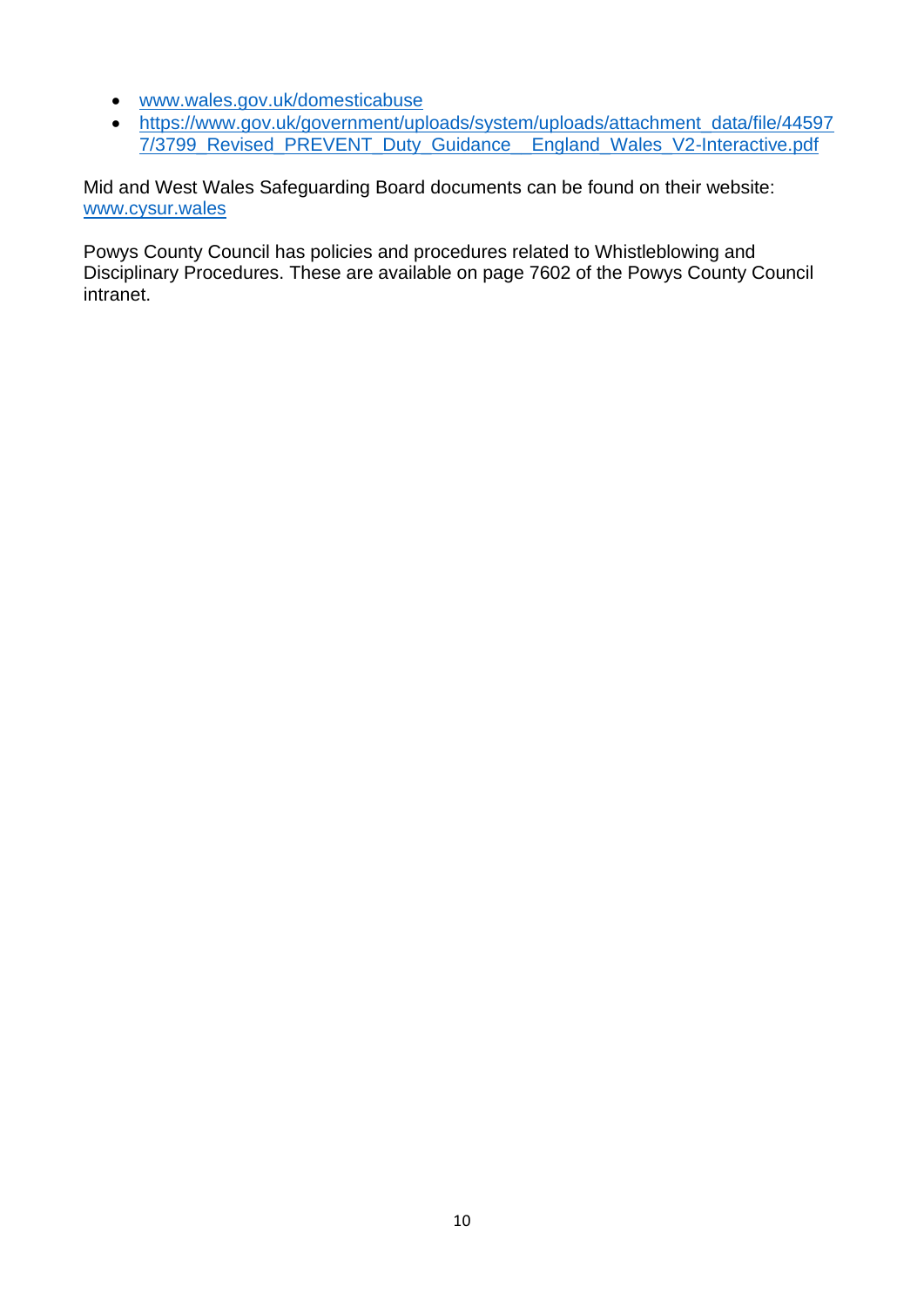## **Definitions of Child Abuse and Neglect**

A child is abused or neglected when somebody inflicts harm, or fails to act to prevent harm. Children may be abused in a family or in an institutional or community setting, by those known to them or, more rarely, by a stranger. A child or young person up to the age of 18 years can suffer abuse or neglect and require protection via an inter-agency child protection plan.

#### **Physical abuse**

Physical abuse may involve hitting, shaking, throwing, poisoning, burning or scalding, drowning, suffocating, or otherwise causing physical harm to a child. Physical harm may also be caused when a parent or caregiver fabricates or induces illness in a child who they are looking after.

#### **Emotional abuse**

Emotional abuse is the persistent emotional ill treatment of a child such as to cause severe and persistent adverse effects on the child's emotional development. It may involve conveying to a child that they are worthless or unloved, inadequate or valued only in so far as they meet the needs of another person. It may feature age or developmentally inappropriate expectations being imposed on children. It may involve causing children frequently to feel frightened or in danger, for example by witnessing domestic abuse within the home or being bullied, or the exploitation or corruption of children. Some level of emotional abuse is involved in all types of ill treatment of a child, though it may occur alone.

#### **Sexual abuse**

Sexual abuse involves forcing or enticing a child or young person to take part in sexual activities, whether or not the child is aware of what is happening. The activities may involve physical contact, including penetrative or non-penetrative acts. They may include noncontact activities, such as involving children in looking at, or in the production of, pornographic material or watching sexual activities, or encouraging children to behave in sexually inappropriate ways.

#### **Neglect**

Neglect is the persistent failure to meet a child's basic physical and/or psychological needs, likely to result in the serious impairment of the child's health or development. It may involve a parent or caregiver failing to provide adequate food, shelter and clothing, failing to protect a child from physical harm or danger, or the failure to ensure access to appropriate medical care or treatment. It may also include neglect of, or unresponsiveness to, a child's basic emotional needs. In addition, neglect may occur during pregnancy as a result of maternal substance misuse.

#### **Identifying significant harm**

The Children Act 1989 introduced the concept of significant harm as the threshold that justifies compulsory intervention in family life in order to protect children. Significant harm is defined in legislation as ill treatment or the impairment of health and development. It describes the effects of sexual, physical, emotional abuse or neglect, or a combination of different types. Local authorities have a statutory duty under the Children Act 1989 section 47(1)(b) to make enquiries, or cause enquiries to be made, where they have reasonable cause to suspect that a child who lives, or is found in their area, is suffering, or likely to suffer, significant harm.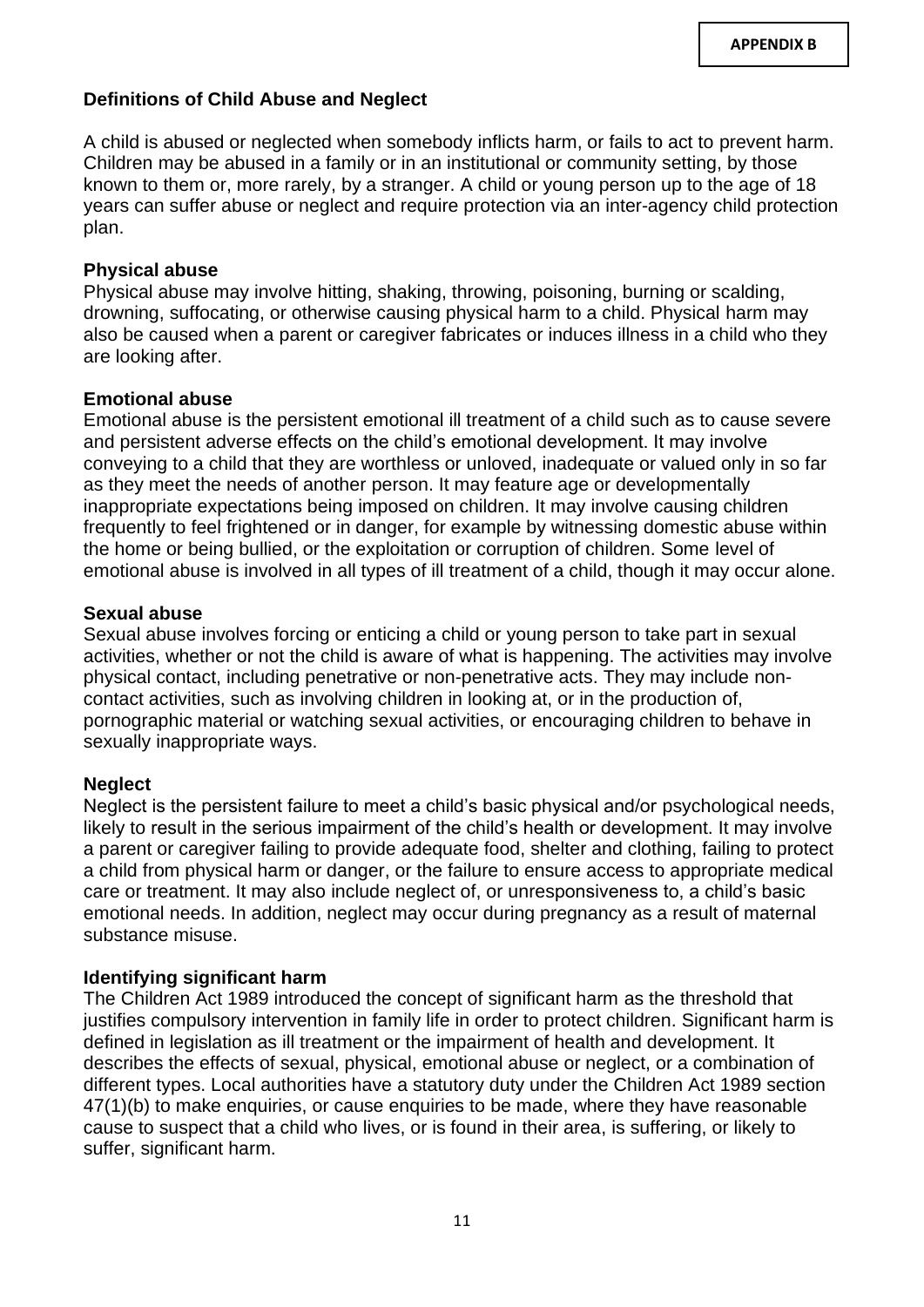There are no absolute criteria on which to rely when judging what constitutes significant harm. A single, serious event of abuse, such as an incident of sexual abuse or violent assault, might be the cause of significant harm to a child. However, more frequently significant harm occurs as a result of a longstanding compilation of events, which interrupt, change or damage a child's physical and psychological development. The significant harm resulting from the corrosive effect of long-term abuse is likely to have a profound impact on the future outcomes for the child.

Follow advice of Children's Services in consultation with the Designated Lead Officer for Safeguarding in Education during and following the investigative process.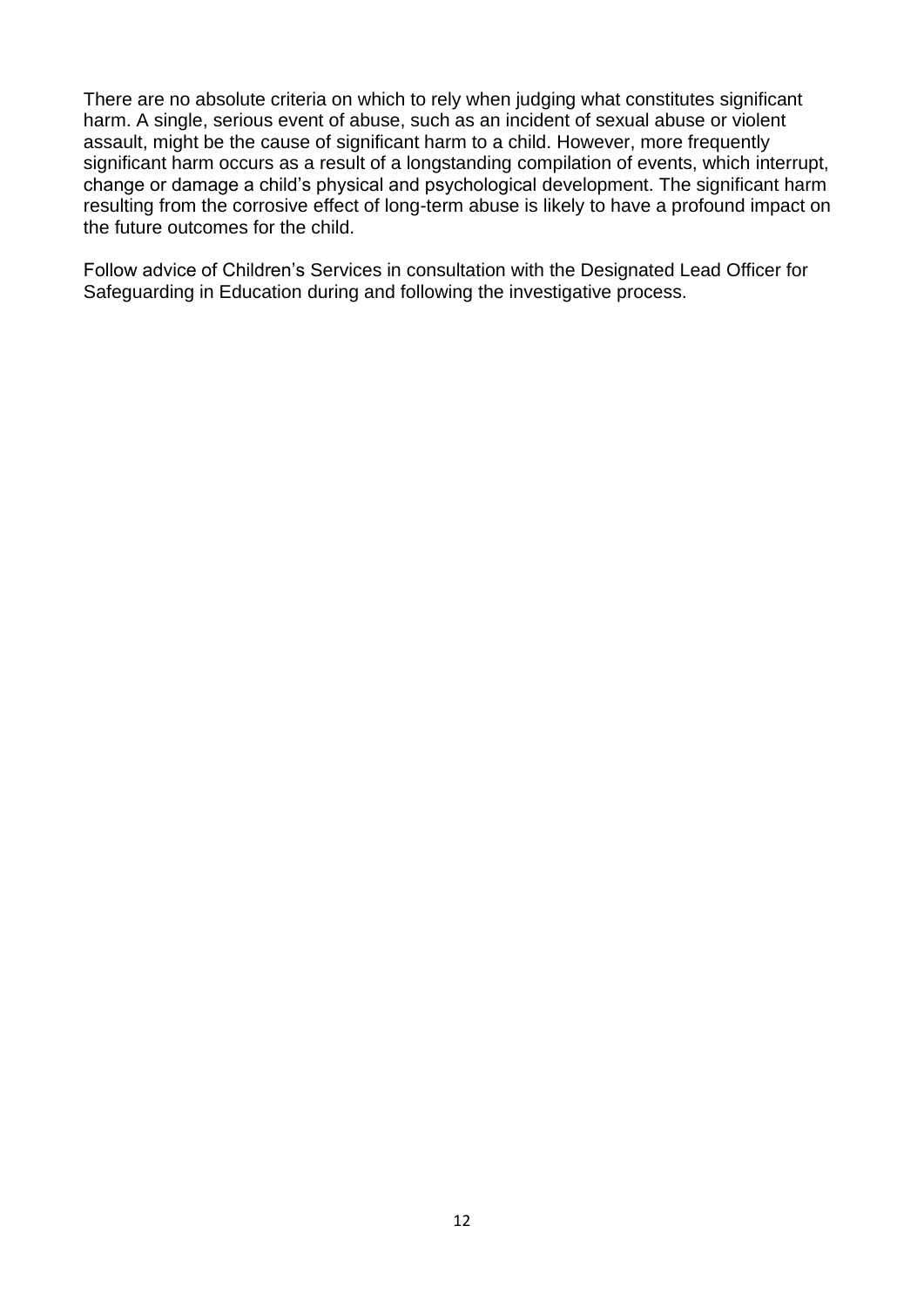#### **Professional Allegations/Concerns**

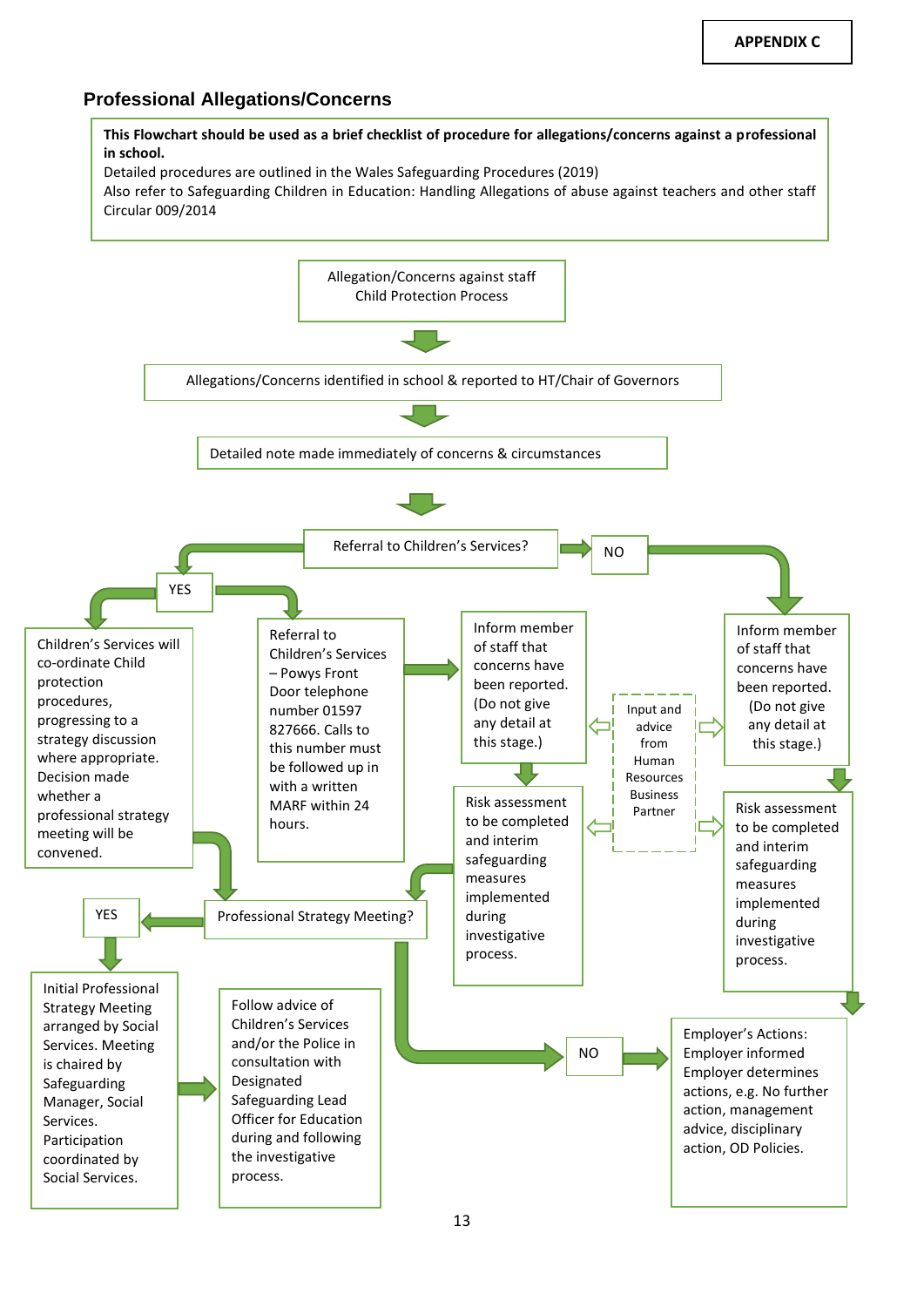#### **Safeguarding File - Transfer of Records**

A receiving school must be made aware of the existence of a Child's Safeguarding file prior to the child transferring from their original school.

The confidential Safeguarding File must be securely transferred to the new school either in Person, or via secure mail that requires a signature of receipt. This Transfer of Records form should be completed and forwarded with the file to the new school. Either the Headteacher or the Designated Senior Person for Child Protection should sign receipt for the file.

Sending School should retain a copy of the signed Transfer of Records form as evidence of the transfer, and ensure appropriate signatures are obtained.

| <b>Child Name:</b> |  |
|--------------------|--|
| DoB:               |  |

| Name of school<br>moving from                                              |          |                 |
|----------------------------------------------------------------------------|----------|-----------------|
| Date record ended<br>at this school (pupil<br>end date)                    |          |                 |
| <b>School moving to</b>                                                    |          |                 |
| Date of contact with<br>new school                                         |          |                 |
| Has sensitive and<br>urgent information<br>been shared with<br>new school? | Yes / No | If No, why not? |

| Name of school and<br><b>DSP sending</b><br>records: |  |
|------------------------------------------------------|--|
| Date file sent                                       |  |

This section to be completed by the Receiving School if file delivered by hand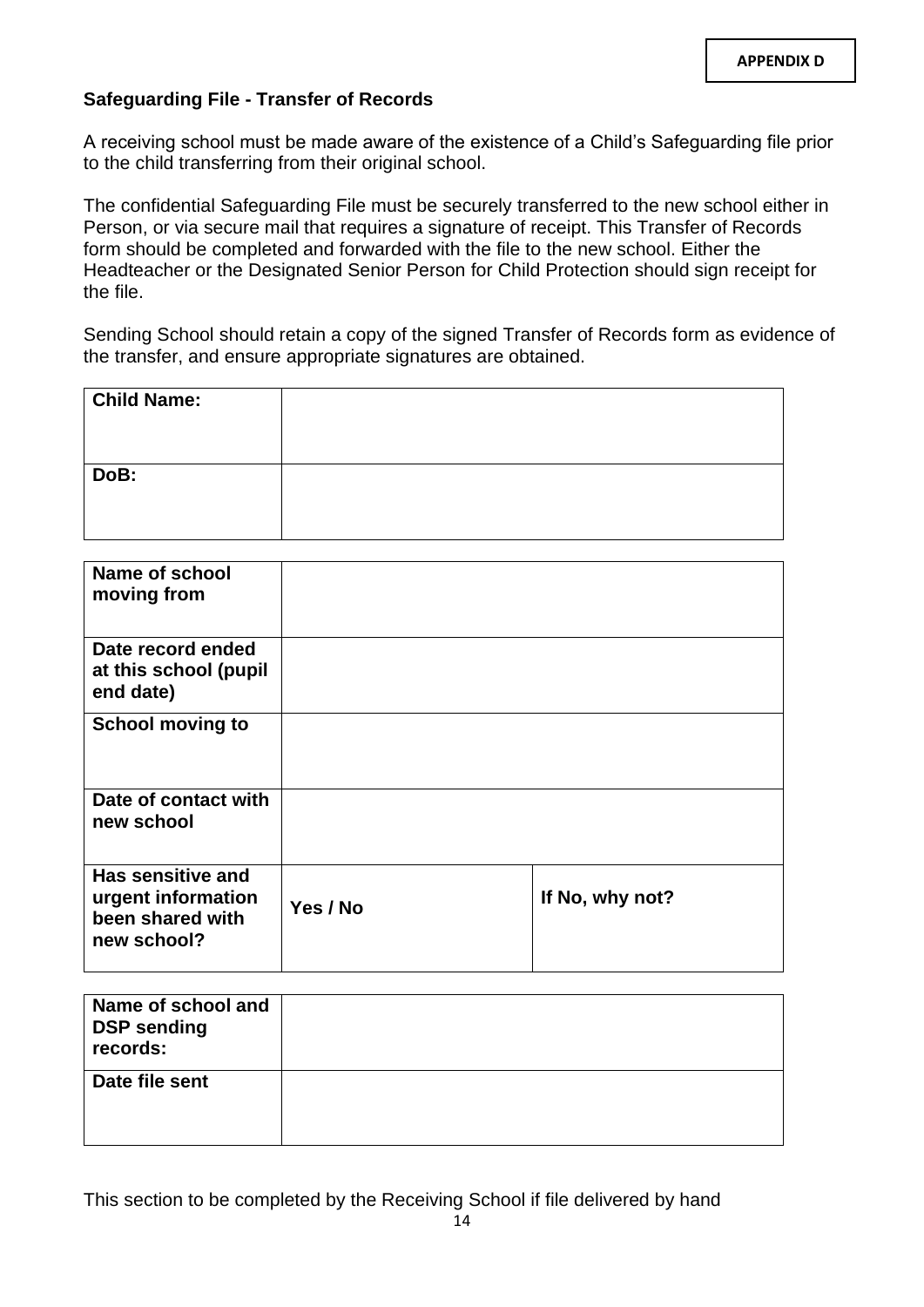| <b>Receiving School</b>           |  |
|-----------------------------------|--|
| <b>Signed</b>                     |  |
| <b>Print name and</b><br>position |  |
| <b>Date</b>                       |  |

This section to be completed by the Sending School with the postage receipt reference if file sent via secure post as proof of sending

| Reference number<br>of postage receipt |  |
|----------------------------------------|--|
| Name and address<br>of recipient       |  |
| Date of postage                        |  |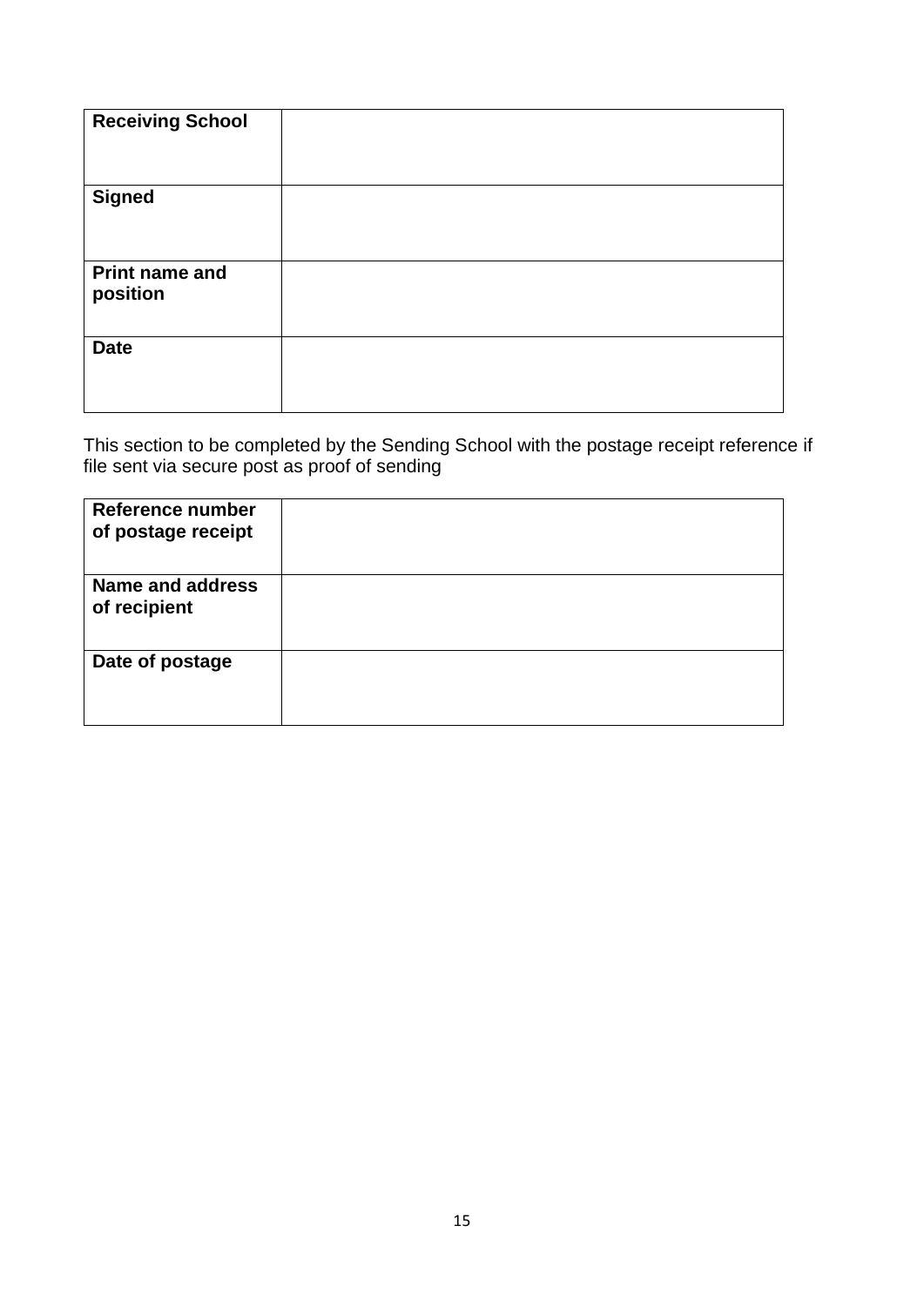#### **Policy Statement Community Cohesion – Preventing Extremism**

Our school is committed to providing a safe environment for all of our pupils, staff and any visitors.

There is no place for extremist views of any kind in our school.

Community cohesion is the term used to describe how everyone in a geographical area lives alongside each other with mutual understanding and respect. A cohesive community is where a person has a strong sense of belonging. It is safe, vibrant and able to be resilient and strong when tensions occur. Those involved in supporting terrorism look to exploit and radicalise vulnerable people, including children and young people. Since July 2015, the Counter Terrorism and Security Act 2015 introduced a statutory duty on school staffs 'to have due regard to the need to prevent people from being drawn into terrorism'.

We are aware that young people can be exposed to extremist influences or prejudiced views from an early age which spring from a variety of sources, including the internet. At times pupils, visitors or parents may themselves reflect or display views that may be considered as discriminatory, prejudiced or extremist, including using derogatory language; this will always be challenged and where appropriate dealt with.

Education is a powerful deterrent against this and we will strive to equip pupils with the knowledge, skills and resilience to challenge and discuss such issues in a facilitated and informed way.

This way our pupils are enriched, understand and become tolerant of difference and diversity where they can thrive, feel valued and not marginalised.

We have a clear safeguarding framework on how to manage and respond to issues where a pupil develops or expresses extreme views and ideologies, which are considered inflammatory and against the community cohesion ethos of our school.

Where such cases are identified a Multi-Agency Referral Form should be completed and submitted to Children's Services. The Local Authority Lead Officer for PREVENT should also be contacted (see Key Points of Contact on page 35 for details).

## **Safeguarding Channel Panel**

Safeguarding and promoting the welfare of children, young people and adults is everyone's responsibility. We are committed to working with our partners to protect and support our pupils, and where a Multi-Agency Referral Form leads to one of our pupils needing safeguarding, we will support the Channel programme.

Channel is a multi-agency approach to protect vulnerable people by identifying individuals at risk; assessing the nature and extent of that risk; and developing the most appropriate support plan for the individuals concerned.

Channel is about ensuring that vulnerable children and adults of any faith, ethnicity or background receive support before their vulnerabilities are exploited by those that would want them to embrace terrorism, and before they become involved in criminal terrorist related activity.